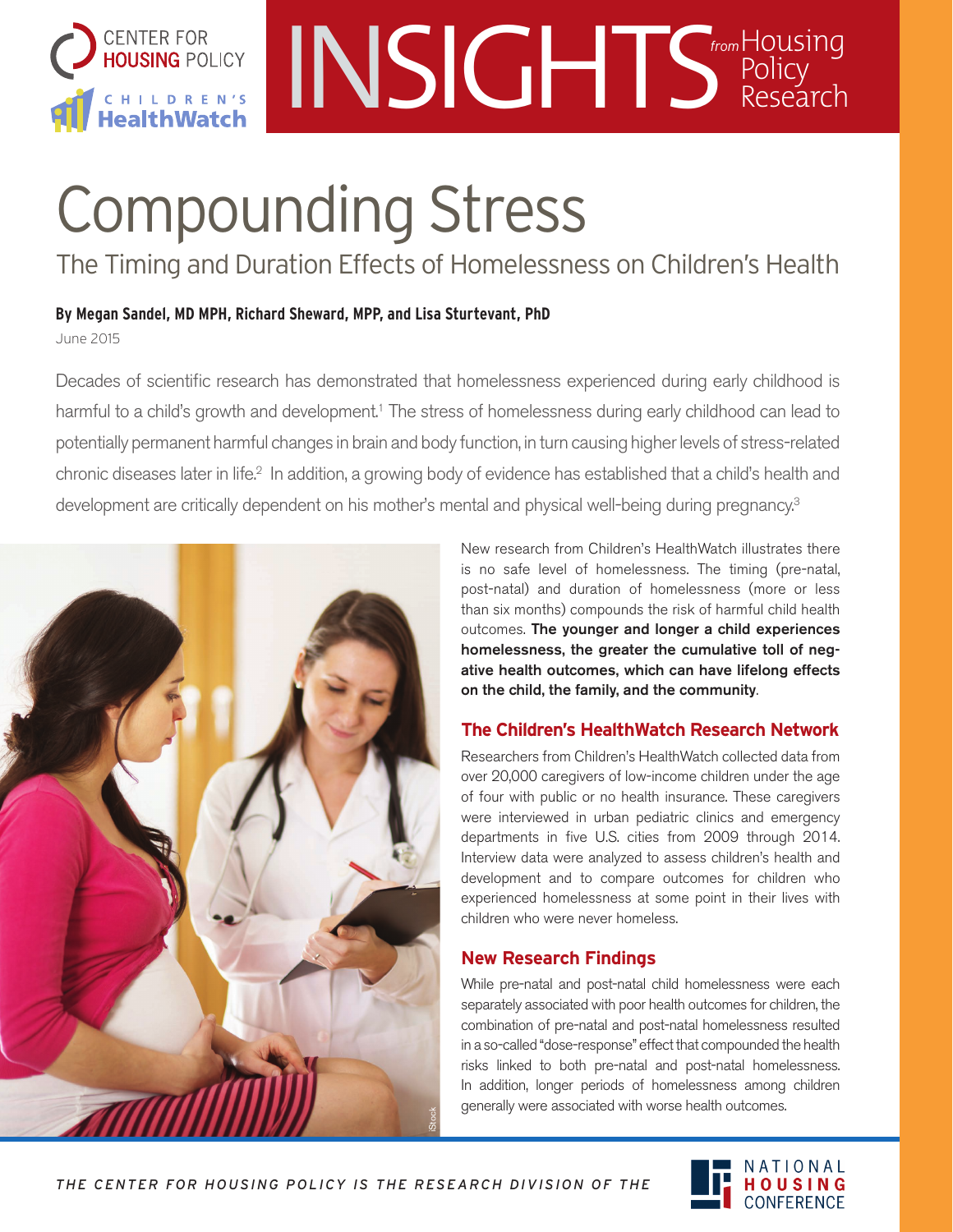## Timing of Homelessness

Young children who only experienced pre-natal homelessness (that is, their mothers were homeless during pregnancy but had housing after their birth) were more likely to be in fair or poor health<sup>4</sup> and more likely to have been hospitalized since birth compared to children who did not experience pre-natal homelessness (Figure 1).

Young children who only experienced post-natal homelessness (that is, their mothers had housing during pregnancy but were homeless when the children were infants and/or toddlers) were also more likely to be in fair or poor health, and were more likely to be at risk for developmental delays, compared to children who were never homeless.

Being homeless both before and after birth resulted in even more serious consequences for children's health. Young children who experienced both pre- and post-natal homelessness were at increased risk of being hospitalized, having fair or poor health, and experiencing developmental delays compared to children who were never homeless. The compounding stress of homelessness both before and after birth is associated with significantly worse health outcomes for children than either homelessness before birth or after birth alone.

#### **FIGURE 1**

Compounding Effect of Homelessness on Child Health



The comparison group for these data is children who were never homeless. All findings statistically significant at p<.05. Source: Children's HealthWatch Data, May 2009-December 2014.



Developmental Risk: The Parents' Evaluation of Developmental Status (PEDS) is both an evidencebased surveillance tool and a screening test, and is used to assist in the detection of developmental disabilities for children from birth to 8 years of age.

Fair/Poor Child Health: A caregiver-reported measure of less than optimal child health and highly predictive of health services utilization, including hospitalizations, ambulatory visits, and dentist visits.

Child Hospitalizations: A caregiver-reported measure of whether the child has been hospitalized for any reason since birth.

## Duration of Homelessness

Just as the timing of homelessness matters for children's health outcomes so, too, does the duration of homelessness (Figure 2, facing page). Young children (especially infants) who experience homelessness for greater than six months were significantly more likely to be at risk for developmental delays, fair or poor health, hospitalizations and overweight, compared to children who were never homeless or only homeless for less than six months.

#### **Implications**

Homelessness both before and after birth has significant negative implications for children's health and well-being, increasing the risk of long-term consequences not only for the child and his family, but also for society as a whole. Greater health care utilization associated with worse health outcomes involves large financial costs, most of which are paid by public health insurance. In 2012 the average cost of non-birth-related pediatric hospital stays was \$14,266 for infants and \$8,901 for toddlers, with 52% of all such stays covered by Medicaid.5

 $\overline{2}$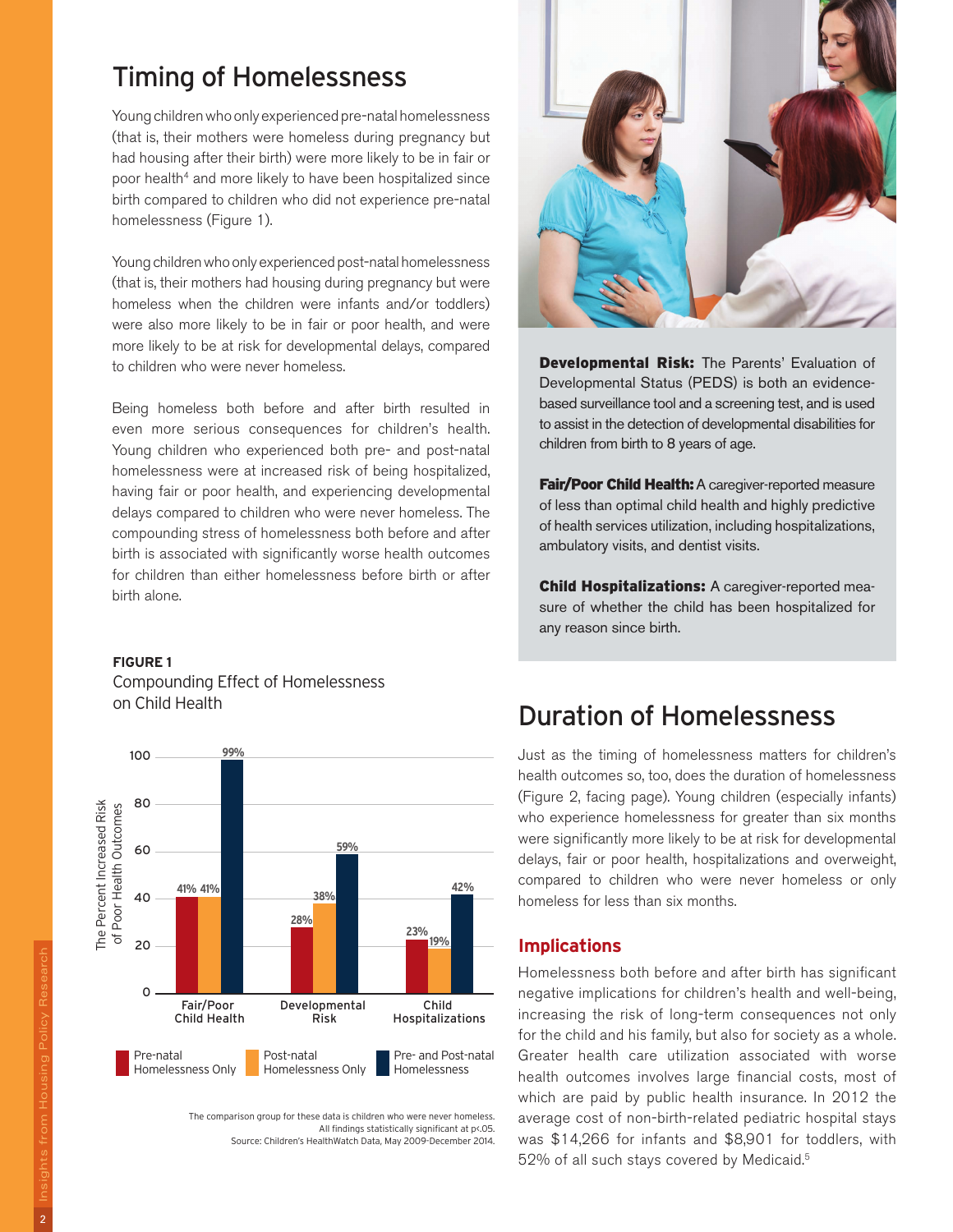#### **Policy Solutions**

This new research suggests that interventions that focus on preventing child and family homelessness can be especially effective before birth. Rapid response to the needs of pregnant women at-risk of homelessness has the potential to reduce the likelihood of negative health outcomes, help support a child's trajectory towards lifelong healthy development, and reduce public health expenditures.

Proven policy tools can prevent the compounding stresses and negative health outcomes created by pre-natal, postnatal, and persistent homelessness:

**Rapidly re-housing** women and children is an essential and cost-effective preventive treatment for the health risks associated with child homelessness. Rapid re-housing programs move a homeless family into permanent housing as quickly as possible through housing identification, financial assistance, and case management. Rapid re-housing programs have demonstrated encouraging outcomes for families, including fewer returns to homelessness, lower costs than other interventions, and decreased overall levels of homelessness. Additionally, rapid re-housing prevents families and children from experiencing the negative impacts

#### **FIGURE 2**

Long Duration of Post-natal Homelessness Affects Child Health



The comparison group for these data is children who were never homeless. All findings statistically significant at p<.05, except \*hospitalizations among infants (p=.06). Source: Children's HealthWatch Data, May 2009-December 2014. of long-term homelessness. Several federal housing programs support rapid rehousing initiatives, including the Housing Choice Voucher, Emergency Shelter Grant, Supporting Services for Veterans Families and Continuum of Care programs. Rapid re-housing programs have also been supported by state and local funding sources.

Wraparound case management can maximize the child health benefits of stable housing. Case management involves the coordination of services offered by different agencies for a particular client to ensure the supports provided are integrated and individualized for the clients' needs. Services can include counseling, financial literacy training, substance abuse treatment, and others. The Boston Public Health Commission's program, Healthy Start in Housing, illustrates a successful example of combining housing with wraparound services to improve outcomes for families (see callout box).

Pre-natal and post-natal homelessness have long-term negative health impacts on children, families and communities. This new research from Children's HealthWatch reinforces the urgency of acting early to prevent child homelessness, using proven and cost-effective approaches, including rapid re-housing and intensive case management.

#### Healthy Start in Housing (HSiH)

Healthy Start in Housing (HSiH) is a collaborative initiative of The Boston Public Health Commission and the Boston Housing Authority that helps housing-insecure, high-risk pregnant and/or parenting families, with a child under the age of 5 who has a complex condition requiring specialty care, to secure and retain housing. The goals of HSiH are to improve birth outcomes and to improve the health and well-being of women and families. Key strategies include the provision of housing as well as intensive case management aimed at housing retention and participant engagement in services and interventions that contribute to achievement of their identified goals. HSiH home visitors meet with expectant and new mothers weekly to see them through a 6 session course of Problem Solving Education and help them to implement a family development plan.